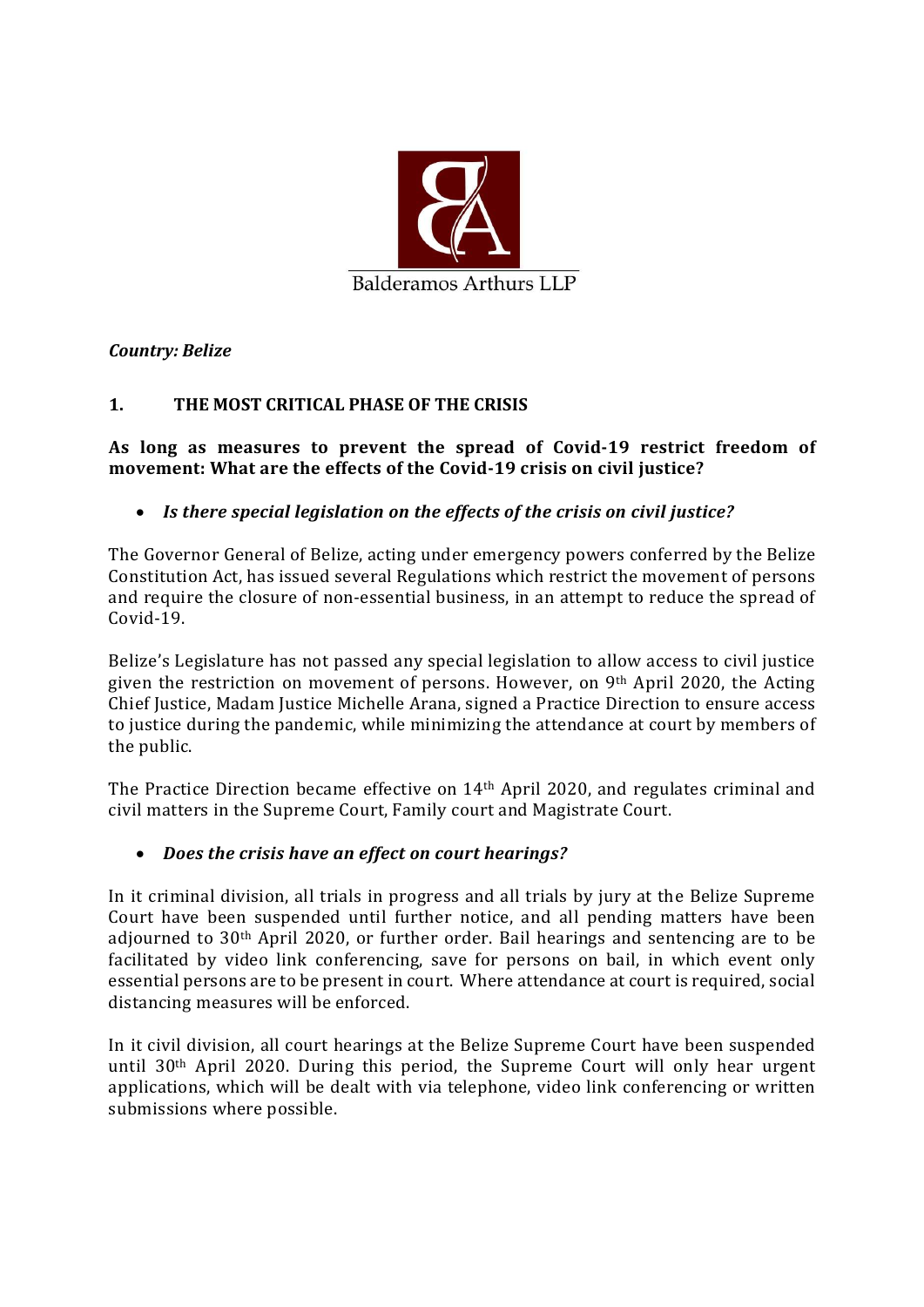### Does the crisis have an effect on deadlines (of procedural and substantive law)?

Pursuant to the Practice Direction, the time for filing and service of applications and of all other court documents has been suspended, with effect from 25th March 2020 until 30th April 2020.

It is still possible to file documents as provisions have been put in place to facilitate efiling. However, there is no obligation to meet deadlines prescribed by the Civil Procedure Rules since the running of time has been suspended.

The suspension does not affect any limitation period prescribed by the Limitation Act or any other substantive legislation since the Practice Direction is subsidiary legislation and cannot extend deadlines set by another statute.

# Does the crisis have an effect on enforcement?

The Practice Direction has not addressed the issue of enforcement. However, the court will only deal with urgent applications, so it is unlikely that an enforcement application will be heard during this period, save an urgent application, eg. an urgent injunction application.

# • How do courts work during the crisis?

All courts in Belize are still functioning, but court hearings have been suspended due to the desire to limit human interaction. Claims and applications filed with the courts are processed in the usual manner. However, in the case of the Belize Supreme Court, the judge to whom a case is assigned will determine if an application is urgent and requires a hearing, whether by telephone or video link. Documents can be filed using an email filing system which was established since Covid-19.

The Practice Direction provides that service of documents by email shall be deemed good service with effect from 26th March 2020, , save for a Statement of Case or Application for Sale of Land which require personal service.

# How are particularly urgent matters handled, in particular requests for interim measures such as injunctions and freeze orders?

Urgent applications can be filed with the court using the email filing system, and will be assigned to a judge for hearing and determination. It is possible to email the Registrar of the Supreme Court to advise of the urgency of a specific application, so that it can be listed for urgent hearing and determination.

# • How do lawyers work during the crisis?

The Prime Minister declared a State of Emergency on 8th April 2020, which restricts movement of non-essential personnel, and mandates the closure of all businesses save